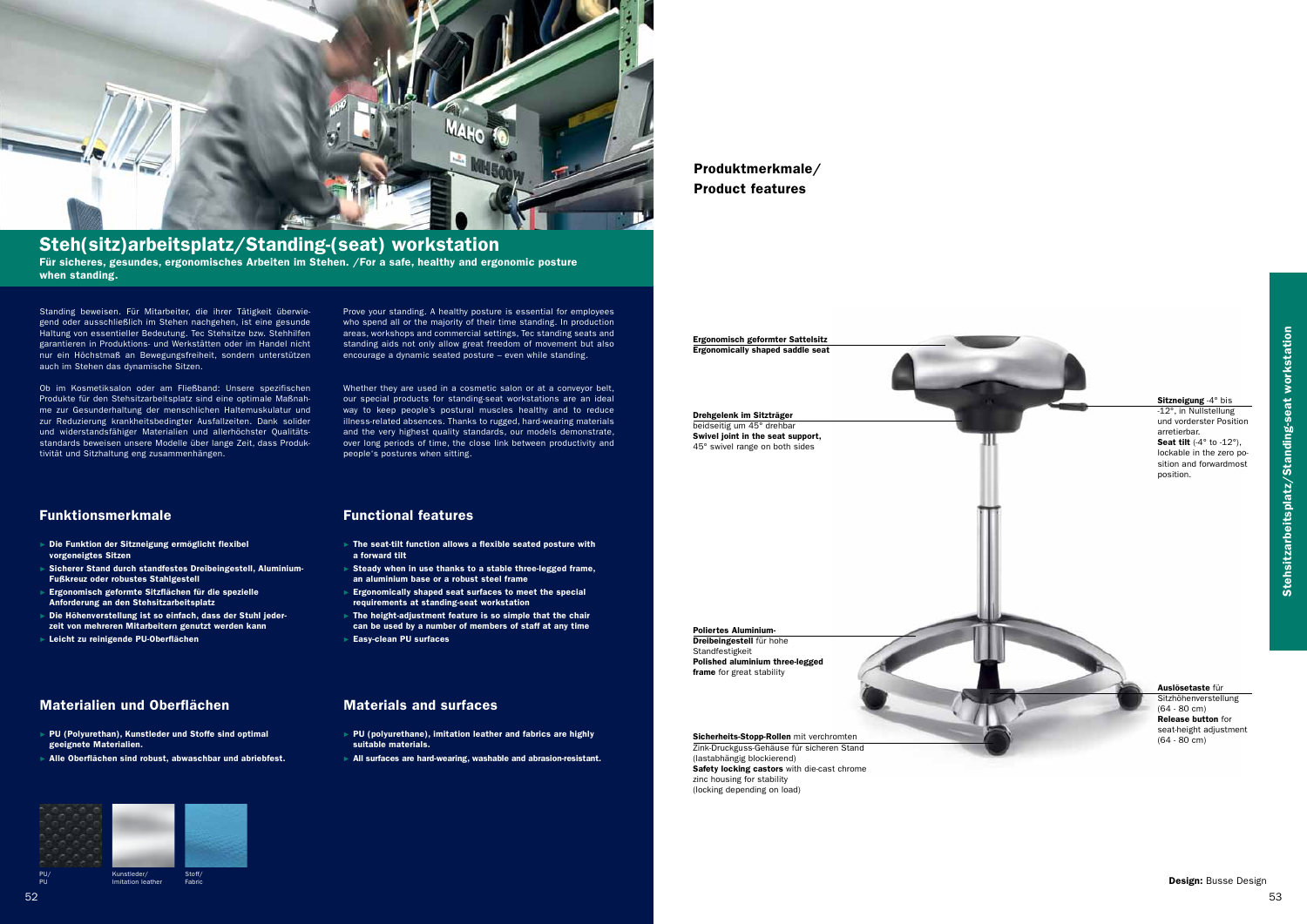

# Tec dolphin

Bsp./e.g.: IS 19770: 64-80 cm



Stehsitzhöhe/ Standing-seat height



Stehsitzarbeitsplatz/ Standing-seat workstation



Stehsitz, Voll-PU/ Standing seat, full PU



| Sattelsitz neigbar<br>Saddle seat tiltable                              | (Abb/III.) IS 19960 |
|-------------------------------------------------------------------------|---------------------|
| Sattelsitz neig- und schwenkbar<br>Saddle seat, tiltable and swivelling | <b>IS 19970</b>     |

Stehsitz, Stoffgarnitur/ Standing seat, fabric upholstery

#### Stehsitz, Kunstleder/ Standing seat, imitation leather

| Sattelsitz neigbar<br>Saddle seat tiltable                           | <b>IS 19760</b>     |
|----------------------------------------------------------------------|---------------------|
| Sattelsitz neig- und drehbar<br>Saddle seat, tiltable and swivelling | (Abb/III.) IS 19770 |

| Sattelsitz neigbar<br>Saddle seat tiltable                           | <b>IS 19760</b>     |
|----------------------------------------------------------------------|---------------------|
| Sattelsitz neig- und drehbar<br>Saddle seat, tiltable and swivelling | (Abb/III.) IS 19770 |

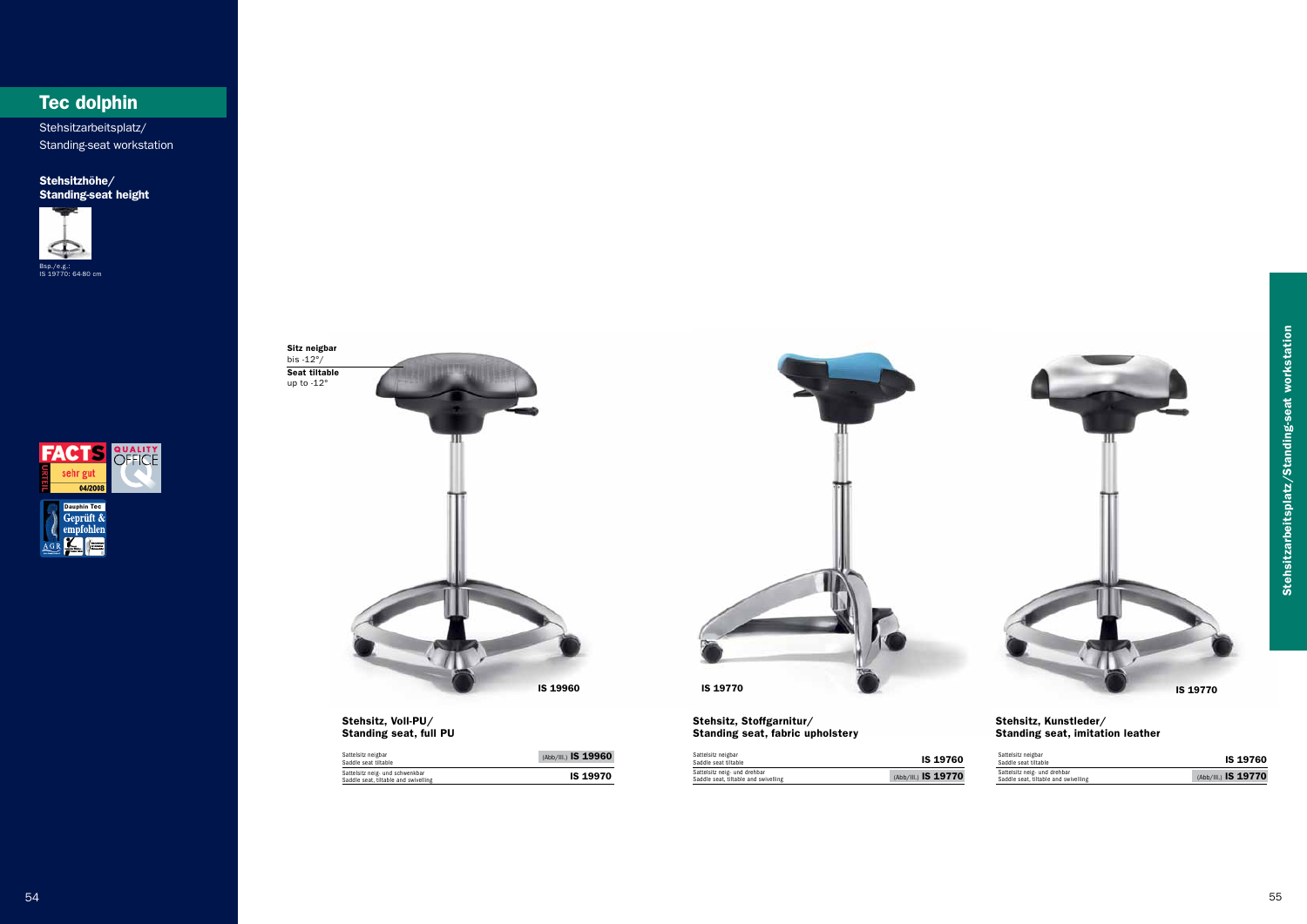IS 19820



Mobile Stehhilfe, PU-Garnitur/ Mobile standing aid, PU trim

# Tec basic

Stehhilfen/Standing aids

### Stehsitzhöhe/ Standing-seat height



#### Stehhilfe, PU-Garnitur/ Standing aid, PU trim

Mit Fußring/with foot ring Bsp./e.g.: IS 19678: 55-80 cm

höhenverstellbar/<br>IS 19678 height-adjustable **IS 19660** height-adjustable **IS 19660** höhenverstellbar/ height-adjustable

Sattelsitz neigbar, höhenverstellbar Tiltable saddle seat, height-adjustable



Mobile Stehhilfe, PU-Garnitur/ Mobile standing aid, PU trim

höhenverstellbar/<br>height-adjustable